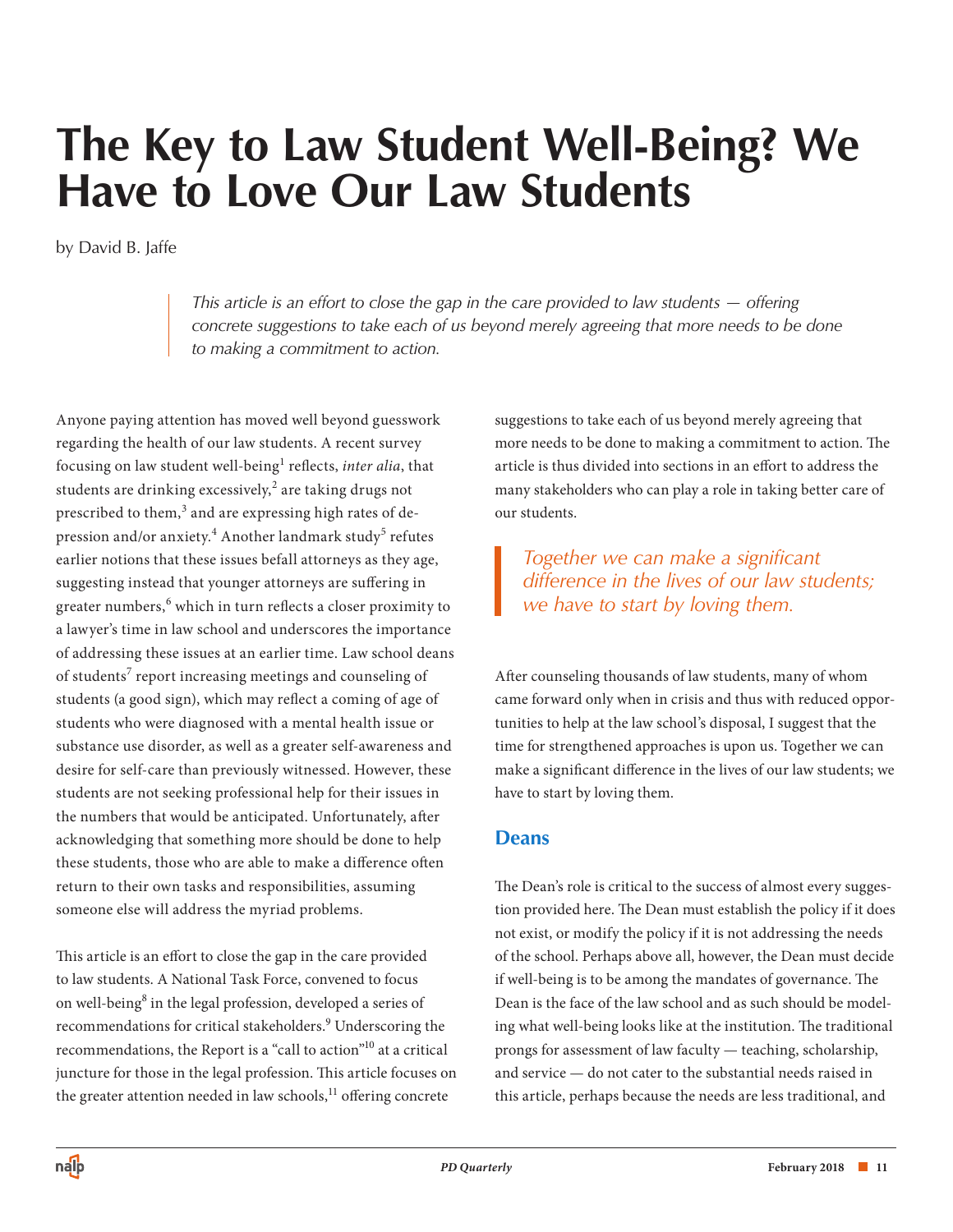perhaps because they are less quantifiable. Whether choosing to expand on "service" to include regular non-classroom dedication to one's students, or to expand the prongs in a similar vein, the Dean is charged with making this work.

*This article is a template from which to consider where a law school's contributions fall short and how one might change them.* 

Start with an assessment. This article is a template from which to consider where a law school's contributions fall short and how one might change them. It also offers a PowerPoint<sup>12</sup> to be used by the dean of students or designated official as a presentation to the faculty. When running through the presentation, pause to poll the faculty on what they believe is already implemented at the school; it may be surprising to learn what the faculty does and does not know about what the law school is (and is not) providing. This can be an instructive moment to discuss the importance of these issues and the support needed for effective implementation.

The Dean also should lead by example, such as by attending mindfulness sessions or other wellness programming when available. If teaching, the Dean should be sure to communicate in his or her own way the importance of the human element and of the well-being of the students, and find every opportunity — through internal meetings and with alumni — to support the efforts and extol the virtues of those who are taking the necessary steps in this area. Expressions of well-being and related actions are still considered to be "soft" in some circles, but those circles are reducing in size every day. Of significance to law schools, students are arriving with greater general selfawareness inclusive of diagnosed or recognizable issues; as a result, they in turn expect more of us each year. Deans should ensure that they are not falling behind in seeing to the needs of caring for their students.

# **Admissions**

Law school admissions offices face an increasing challenge in filling entering classes that meet the competing demands of national rankings, diversity, and budgets. As data reflect a reduced number of applicants at the higher LSAT/GPA ranges, admissions officers may be more inclined to look past applications that suggest at-risk behaviors (i.e., multiple DUIs, certain criminal acts) to bring in the best class possible. While few would suggest that these individuals, if otherwise qualified, should not be admitted, admissions offices should at a minimum bring these candidates to the attention of someone at the law school for targeted, positive outreach. These students need to know that they are admitted unconditionally and that, should new stressors inherent to law school exacerbate preexisting conditions, they have one or more confidential resources to turn to. While acknowledging that for some admitted students this outreach may feel very personal, if not potentially invasive, a suggestion that a student engaged by a dean of students or relevant official will chafe at the sharing or exposure of information provided on an application should be outweighed by the greater connection resulting from that outreach.<sup>13</sup> Students are asked to absorb a lot of information during their orientation, and as a result will benefit from this additional, targeted communication even if it is not needed until a later date, if at all. The communication should be viewed as one of respect and caring, and not of looking over the shoulder of the student.

# **Orientation**

*While orientations continue by necessity to be jam-packed with information, the absence of a relevant conversation on this topic sends a signal that the school does not care, is afraid to take on the issue, or perhaps both.* 

A conversation about mental health and substance use disorders and available resources to help students used to be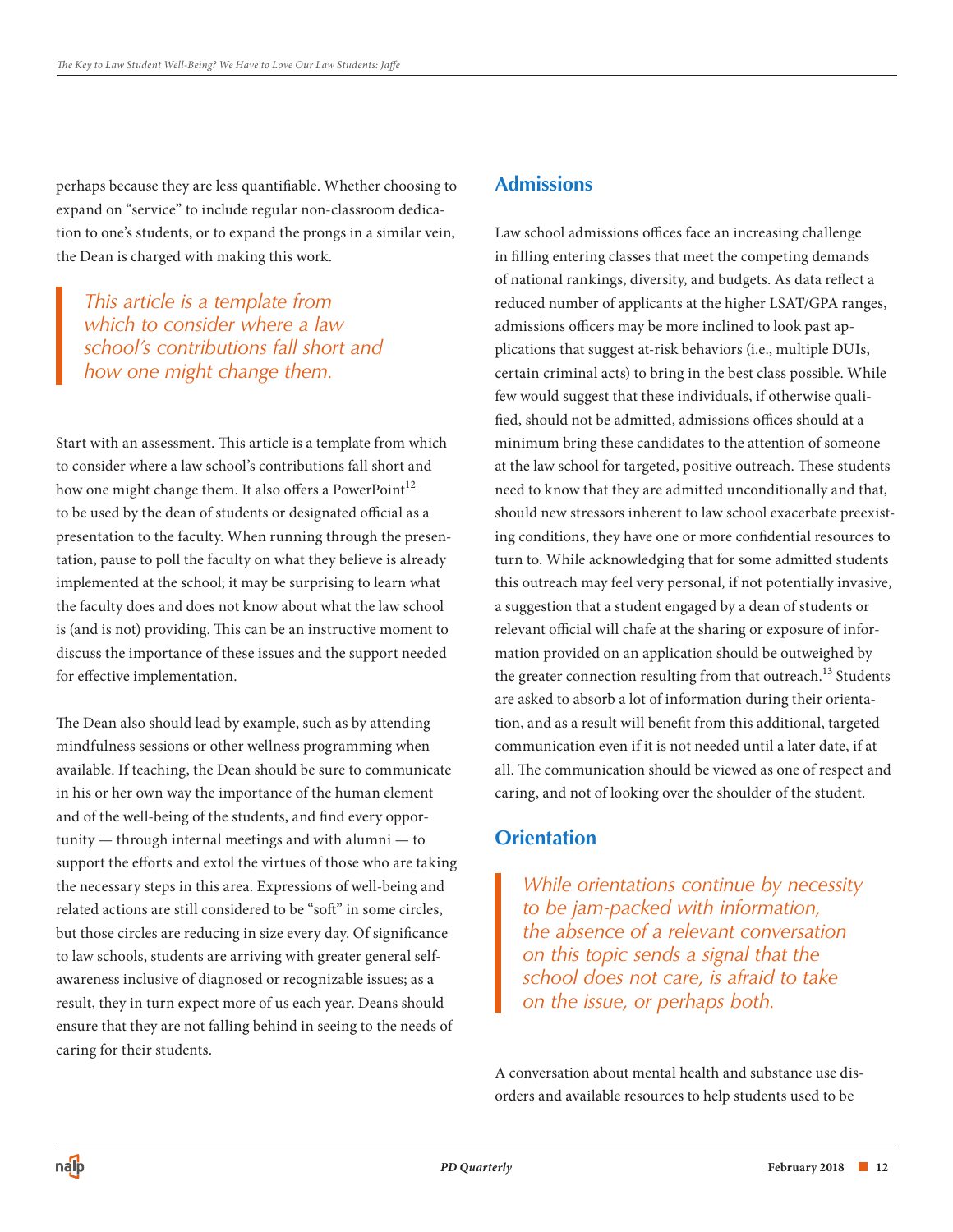considered taboo at law school orientations, since students were expected to hear only about the exciting transition and opportunities that awaited them in class and via experiential learning. Fortunately, it appears that most schools have adopted a more direct, hands-on approach toward these issues. While orientations continue by necessity to be jam-packed with information, the absence of a relevant conversation on this topic sends a signal that the school does not care, is afraid to take on the issue, or perhaps both. Going beyond the provision of a pamphlet in the back of a folder means slowing down the welcome — or some other moment — to acknowledge that new stressors will arise, that personal, emotional reactions to those stressors are normal, and that assistance should be sought at first indication and not delayed.<sup>14</sup> Where possible, break up the entering class into smaller groups, and have a more in-depth conversation about these issues where there is greater likelihood of developing listening and responding.<sup>15</sup>

# **Faculty**

Most faculty members are passionate about their teaching or their scholarship, and often both. This passion is only heightened when students engage and challenge them in the classroom and during their office hours. But not all students are immediately up to this level of engagement, for a number of reasons. Some are struggling with the issues being discussed in this article. Others are adjusting to being the first in their family to have reached this level of education, to accommodations for learning or physical disabilities, or to seeing grades they have never before received. Still other students are challenged by having an introverted personality at a time when the opposite is being sought,  $^{16}$  and/or simply by the new pace, language, and environment. These students often feel isolated and have an even harder time managing the personal issues they may have. Simultaneously, many faculty members are not trained in the art of engaging students beyond the Socratic method, bringing the imposition of personal conversations for both parties more sharply into focus.

*They might start small but powerfully by engaging students in the classroom on a personal level on a regular basis.* 

Faculty members can change these dynamics to improve the student experience. They might start small but powerfully by engaging students in the classroom on a personal level on a regular basis. Faculty can consider inviting students at the start of the semester to share anything they would like the faculty member to know. Doing so opens the "door of humanity" right from the outset and lets students know faculty members care. Periodically throughout the semester, professors might spend a few minutes at the start or end of a class asking how students are; they may learn of a major assignment students are facing of which their other professors were unaware, or even of some issue among students that is causing levels of distress or disconnect. Engaging students at this (or any) time shows a professor's human side, which students will appreciate, and which may not come through as readily when a class appears focused solely on traditional case analysis. Faculty should be cognizant of and acknowledge competing demands on the students during peak times, such as for their 1L writing assignments, moot court competitions, etc. Faculty members can let students know that some stress is normal and even okay, since it can spur an individual to action versus inaction. A faculty member who is willing to take this to a second level might set aside two minutes at the start of each class for meditation or some simple breathing exercises; faculty members who do this will be amazed at how much more attentive their students will be and at how much renewed energy students will have to engage with the faculty member. All told, faculty who let their students know that they care about them will, in turn, earn enhanced respect from students. At a time when faculty members lament their classrooms being occupied by students seemingly more interested in A's or their phones and social media, the opportunity to find ways to engage students is a win-win.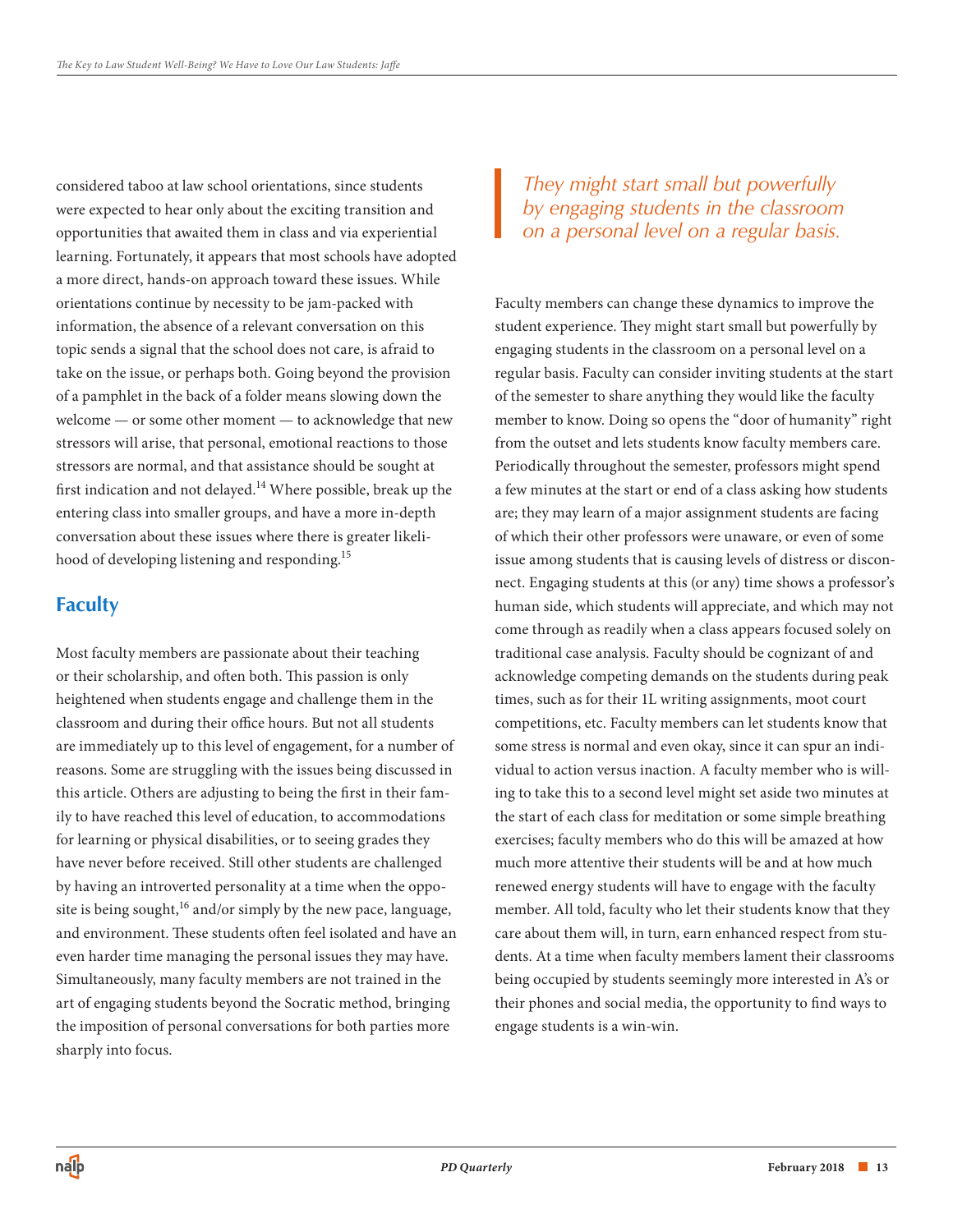# **Attendance**

Deans of students often refer to the "badge of honor" in being on the front line when working with students near or in crisis.<sup>17</sup> As much as we take pride in being available and being effective for situational counseling and appropriate referral to resources for badly needed assistance, the truth is that we have to rely on faculty members for our efforts to be successful. A student not showing up for class on multiple occasions is invariably a sign of a personal issue that is not being attended to. While the American Bar Association (ABA) failed to properly maintain attendance as a specified Standard worthy of tracking and assessing as a component of reaccreditation, $18$  that does not absolve us of ensuring that our students are okay. Every law school should have an attendance-keeping practice that is monitored, not for the sake of a policy, but for the health of its students — many of whom are away from support networks for the first time. Students are facing embarrassment, stigma, fear of not getting admitted to the bar, and related issues and are very unlikely to come forward if not asked to do so. From the tried-and-true passing of a sign-in sheet that is analyzed by the faculty member or an administrative assistant to more enhanced measures,<sup>19</sup> failure to recognize the importance of monitoring our students' attendance is simply not an option. The dean of students should be prepared to communicate with any student over attendance issues, regardless of the basis for the inquiry. $20$ 

Schools have been inventive in providing reporting mechanisms for faculty (and staff, and students) if identification of the reporter remains a concern. One school utilizes an ongoing random email process for checking in generally with all students, through which a student who has been identified with a potential issue can be folded in, allowing for a more careful inquiry when the student arrives for the meeting. Another utilizes a "CARE" system whereby anyone can express an anonymous concern electronically; the dean of students' office then checks with other faculty or individuals known to the student to see if anything has been amiss. A third law school encourages its students to inform their dean of students ahead

of an absence so that the office can inquire directly if necessary. Whatever the approach, a process must be in place to ensure that students are being looked after.

#### **Peers**

*Peer volunteers are not expected to be trained as counselors; rather they are prepared to share their story and/ or ultimately direct the student to the resources he or she needs.* 

If you want to see a dean of students well up with pride and admiration, be on hand when a student shares that she is in recovery, and she would like to be open about it with any student she can assist. The Student Well-Being Survey<sup>21</sup> highlights that despite significant numbers of law students needing help with mental health or substance use disorders, few will seek the assistance of their dean of students, $22$  fearing repercussions either within the school or for admission to the bar.<sup>23</sup> Having students offer themselves as peer volunteers (or seeking them out by whatever means), providing them proper training inclusive of their obligation of confidentiality, $^{24}$  and publicizing that the resource exists and is walled off from administrative oversight may provide the secure haven that students seek as a "formal" alternative. Peer volunteers are not expected to be trained as counselors; rather they are prepared to share their story and/or ultimately direct the student to the resources he or she needs. Expansions of this resource may include peer group sessions, development of alternatives to the traditional Thursday night "bar review," and the like. Motivated students might consider other programming, such as establishment of a student chapter for mindfulness meditation, $25$  a growing practice among law schools and generally for reduction of anxiety and related issues.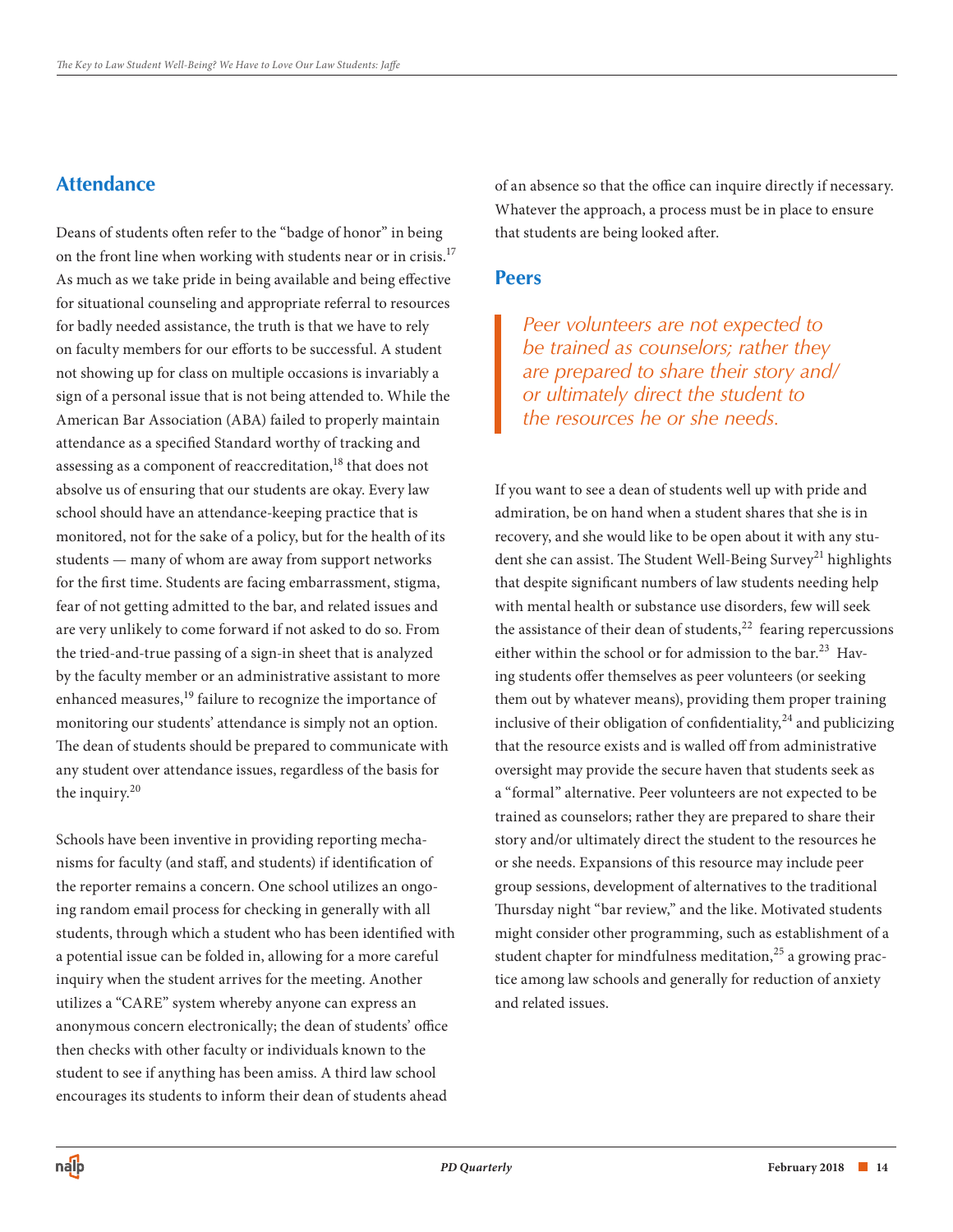# **Counseling**

Not every law school is affiliated with a university or institution that can provide professional counseling. But every law school must ensure that its students have access to said counseling, particularly at a time that our students seem increasingly aware of their limitations and needs around mental health support. While utilizing a university's counselors provides a muchneeded resource and service, in many instances of situational ("on-the-spot") counseling, referral to a main campus does not yield the same result as the ability to have students meet counselors directly at the law school. Often students find excuses not to keep their appointment and make their way from one campus to the other. Moreover, the idea for some students that they cannot be seen by a provider at their law school creates an implicit stigma (i.e., "if I am not the only one with issues, why doesn't the law school provide services here?"). Many law schools provide dedicated counseling services to their students. A full-time counselor becomes part of the fabric of an institution and is able to provide additional outreach by creating law student-specific programming, as well as gaining perspective on the current needs of the population and of evolving conditions and circumstances. A full-time counselor also minimizes turnover, the need to identify new counselors, and potential delays and gaps in coverage during that period.

Finally, at a minimum, staff and faculty should know how to make referrals to state  $LAPs^{26}$  so a student has the full panoply of resources at his or her fingertips.

# **Alcohol**

No proposed best practice seems more controversial than the reduction (or elimination) of alcohol at law school events. In a culture where the legal profession itself continues to celebrate accomplishments and the stress release with alcohol, it is challenging to suggest that scaling back within law school is not at best a temporary "timeout" and, at worst, a rationale to rebel against the school administration and continue to party without their support. The majority of law students are of

legal drinking age, so dictating how they make their personal choices can certainly be viewed as inappropriately paternal. Despite this, there are benefits worth considering. Limiting alcohol on your campus signals to your students your recognition of the alcohol use problem in the profession as well as among law students. It also suggests to those students in recovery and those who are contemplating taking steps toward recovery that they have the support of the law school.

*No proposed best practice seems more controversial than the reduction (or elimination) of alcohol at law school events.* 

It is time to take some responsible steps toward reducing the presence of alcohol on each campus. If you are losing the battle of absolute elimination of alcohol, one option is to allow for cash bars. If students who are hosting events balk at the lack of free access to alcohol for their non-law school speakers and guests, develop a prepaid ticketing plan for the guests. $27$ Alternatively, the host or law school can spend the money on elaborate mocktails that everyone can enjoy.<sup>28</sup>

# **Alumni**

Many who read this article may not work at a law school. Law school graduates, or those working in the legal profession without having attended law school can yet have an influential role in caring for today's law students. Alumni have the power to make their voice known to their *alma mater* and can also be persuasive with their donations by asking for improvement in relevant areas and by providing funds to be earmarked for a relevant area described herein. Those in the profession can signal that resources around mental health and substance use disorders are among the checklist of expectations when considering law schools and their students. This would be a strong statement from outside the law school that caring for the students within is necessary.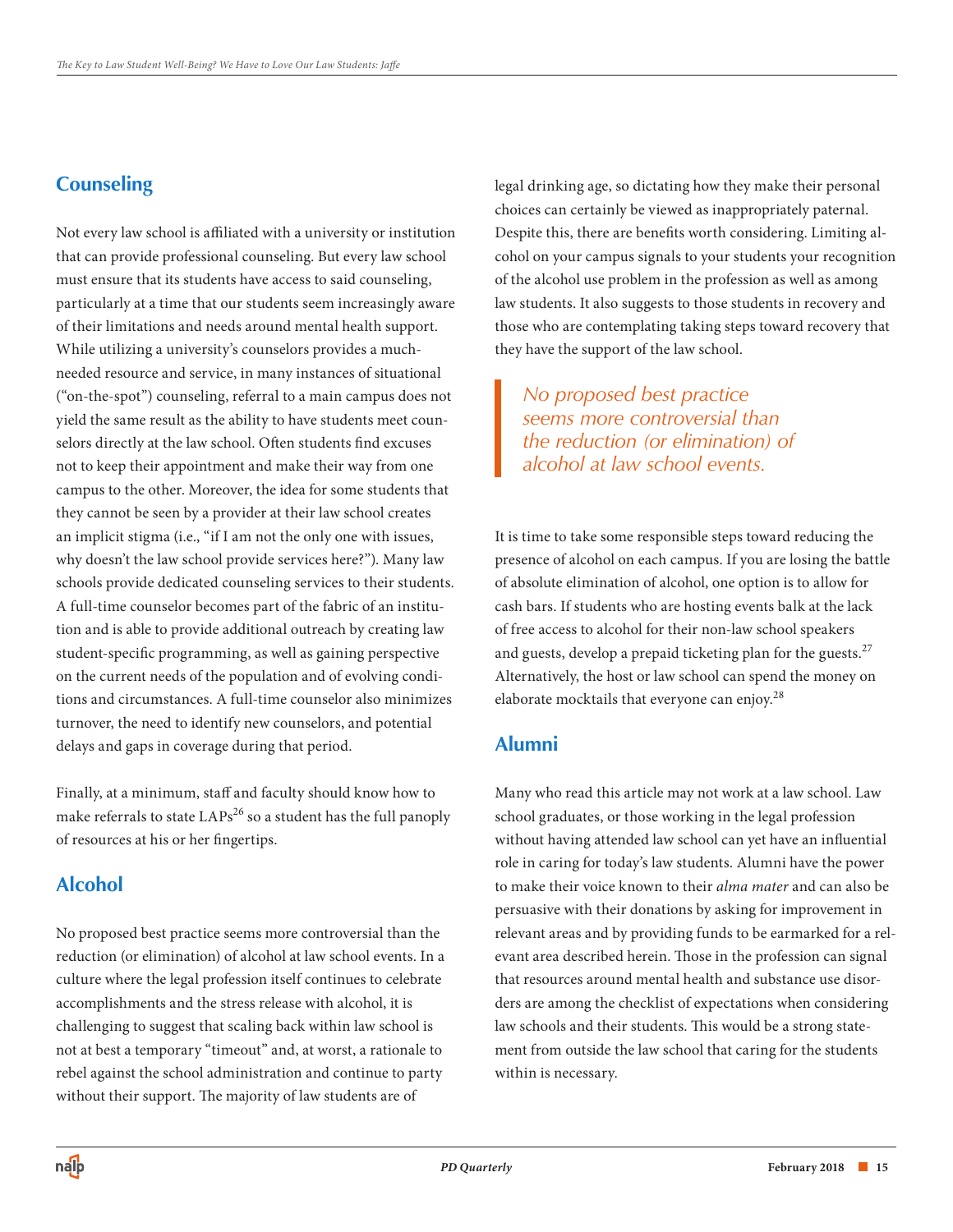# **A Final Word**

The foregoing is not intended as an a la carte menu of options. A law school dedicated to its students will make an effort on all fronts. The ABA may wish to consider adding to its accreditation standards a proper assessment of the well-being resources provided and actions taken by every law school rather than waiting for voluntary implementation. Other stakeholders such as boards of bar examiners should continue to review and revise their character and fitness questionnaires to avoid the chilling effect that invasive questions around mental health and substance use have on students seeking help while in law school. Together, greater expressions of love to our students and attention to their wellness and mental health can only result in these individuals experiencing more healthy and productive lives in law school and in the profession.

I am fairly certain that no student has accused his or her law school of caring too much. Perhaps it is time we changed that.…

### **Endnotes**

<sup>1</sup> J. M. Organ, D. B. Jaffe, and K. Bender, "Suffering in Silence: The Survey of Law Student Well-Being and the Reluctance of Law Students to Seek Help for Substance Use and Mental Health Concerns," 66 J. LEGAL EDUC. 116 (2016). <sup>2</sup> *Id.* at 127-133.

<sup>3</sup>*Id.* at 134-136.

<sup>4</sup>*Id.* at 136-138.

 <sup>6</sup>*Id.* at 48. 5 P. R. Krill, R. Johnson, and L. Albert, "The Prevalence of Substance Use and Other Mental Health Concerns Among American Attorneys," 10 J. ADDICTION MED. 46 (2016).

 $^7$  I use throughout this article "dean (or deans) of students" as the term of art applied to the individual in charge of seeing to the welfare of students at a given law school, recognizing that the title and position will vary from school to school.  $8$  Depending on the individual and the context, "well-being" and mental health and substance use disorders are alternately

conflated and distinguished. One fair application suggests that "well-being" relates to the proactive approaches taken in getting ahead of personal issues, such as by programming, advertising of available resources, and the like. Working on mental health and substance use disorder challenges does not preclude wellbeing approaches, but more typically reflects the response to issues when they arise.

<sup>9</sup> See "<u>The Path to Lawyer Well-Being: Practical Recommen</u> [dations for Positive Change," Report from the National Task](https://www.americanbar.org/groups/lawyer_assistance/task_force_report.html)  Force on Lawyer Well-Being (August 2017).

<sup>10</sup>*Id.* at 10.

<sup>11</sup> The author served as lead author for the Task Force Report on the law school section, portions of which are expanded upon within this article.

<sup>12</sup> PowerPoint on Mental and Emotional Wellness in Law Schools for use with faculty.

<sup>13</sup> The credibility of the communicator is important here. A dean of students, faculty member, or other official who has worked extensively on these issues and/or has to deal with such issues personally will help. One proposed communication: "Dear [Entering Student]: I join my colleagues in welcoming you to [law school] for what will be an incredibly rewarding experience. Because of my [extensive background in counseling students] [having undergone personal issues related to (depression/anxiety/substance use)], I review application files each year to ensure I have reached out to anyone whose past may suggest the possibility of challenges arising from new stressors in law school. This is not a judgment; it is merely an intended warm greeting from someone who cares about [his/her] students, with a pledge to receive you in a confidential, supportive setting should the need ever arise. In addition or alternatively, you have access to [university counseling services, the local lawyer assistance program, etc.]. I hope equally that you will not need these resources, and that you will take full advantage of them should the need arise, as many of your past classmates have and many of your current classmates will do."

 $14$  I suspect I am not the only one to share with the entering class that 90% of them will not graduate in the top 10%. I do so in an effort to invite them to challenge themselves, but to understand that a top finish is not necessary and that establish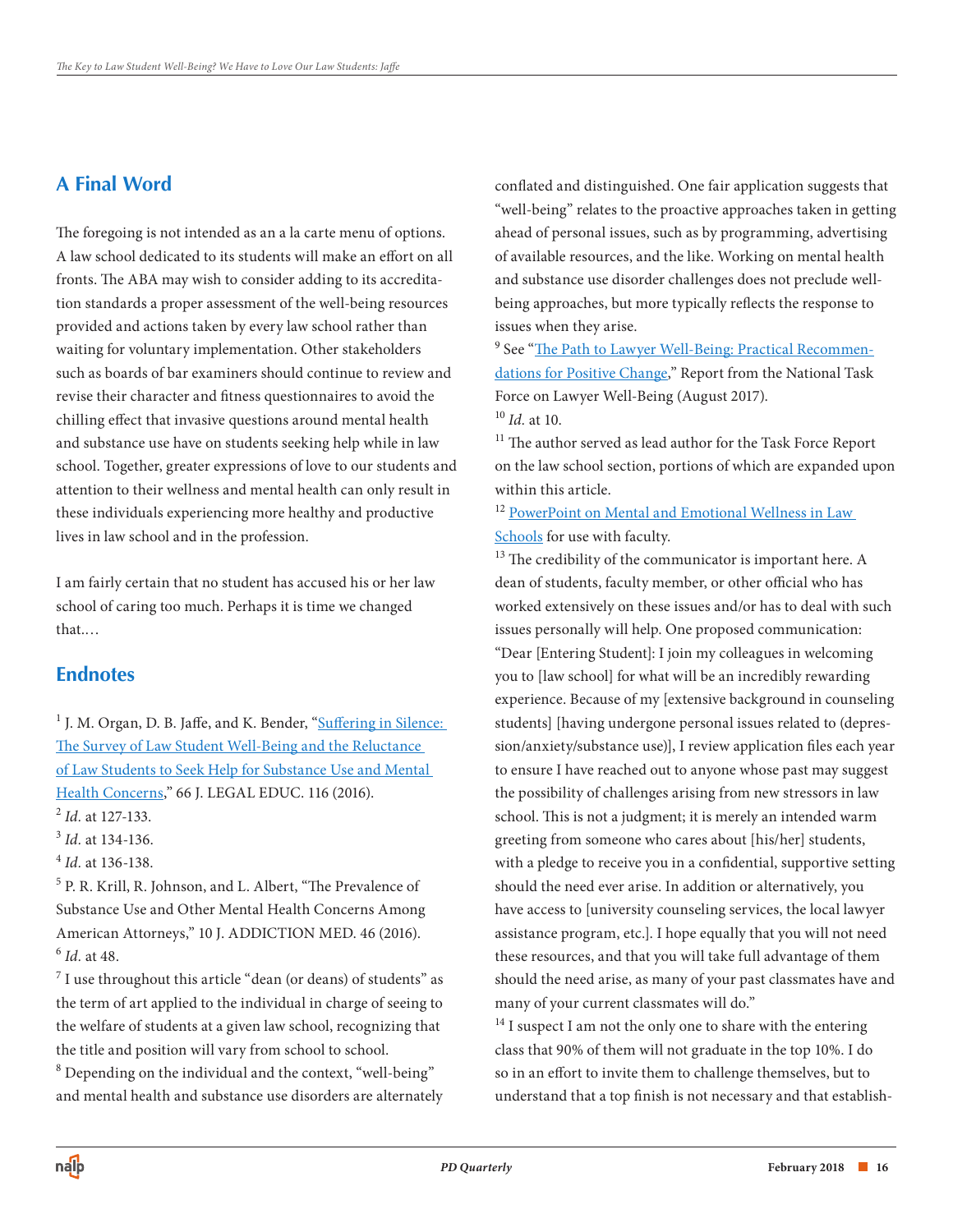ing a pace that works for them at their level will serve them far better over the long haul.

<sup>15</sup> For the most recent Orientation at American University Washington College of Law, we chose to pair an administrator with one to two upper-level students for these break-out sessions. Students were phenomenal in sharing either their personal stories or those of classmates ("I was where you are now"), which really resonated with the entering class.

 toward engaging them in *The Introverted Lawyer*, American Bar 16 Professor Heidi Brown offers powerful insights into the mindset of quiet law students and appropriate approaches Association, 2017.

<sup>17</sup> One of the nicest professional compliments I ever received was a faculty colleague stating she would never want my job. <sup>18</sup> In 2015 the ABA adopted, over objection of many, a softer Standard than what was previously in place (compare the new "catch-all" [Standard 308 \(a\) \(](https://www.americanbar.org/content/dam/aba/publications/misc/legal_education/Standards/2017-2018ABAStandardsforApprovalofLawSchools/2017_2018_standards_chapter3.authcheckdam.pdf)"A law school shall adopt, publish and adhere to sound academic standards, including those for regular class attendance, good standing, academic integrity, graduation, and dismissal") with the [former Standard \(](https://www.americanbar.org/content/dam/aba/publications/misc/legal_education/Standards/2013_2014_final_aba_standards_and_rules_of_procedure_for_approval_of_law_schools_body.authcheckdam.pdf)"A law school shall require regular and punctual class attendance"). <sup>19</sup> Several law schools have used or are exploring apps that allow for electronic attendance taking, such as by dropping a QR code onto a screen that the students scan by cellphone from their seats. Companies such as [AppointLink,](http://appointlink.com) [Involvio,](https://involvio.com/) and [Top](https://tophat.com/)  [Hat](https://tophat.com/) have engaged schools in utilization of attendance tracking software.

<sup>20</sup> Meaning, you should err on the side of action in bringing attention to a student possibly in crisis. A properly trained dean of students will assess the situation and, even in the case of a "false alarm," most students will respect their school for having cared enough to reach out.

- 21 See *supra* note 2.
- <sup>22</sup>*Id.* at 140.
- <sup>23</sup>*Id.* at 141.

 $24$  The local lawyer assistance program (LAP) or even an affiliated university counseling center should be able to provide assistance. LAPs provide free and confidential support and assistance to law students, lawyers, and judges who are facing issues around alcoholism, substance use disorders, or mental

[health issues. See The Directory of Lawyer Assistance Pro](https://www.americanbar.org/groups/lawyer_assistance/resources/lap_programs_by_state.html)grams.

<sup>25</sup> The Mindfulness in Law Society is engaged in an ongoing effort to expand student chapters to every law school in the country.

26 See *supra* note 24.

 $27$  Even here, however, one should be comfortable in drawing a line. There are fewer and fewer events of any type that have free-flowing alcohol; guests to your law school should understand your consistent approach.

<sup>28</sup> One law school provided the recipes for their mocktails at the reception, which resulted in animated conversations about those drinks rather than a lament over the absence of alcohol.

# **About the Author**



David B. Jaffe is Associate Dean for Student Affairs at American University Washington College of Law. In his work on wellness issues among law students over the last decade, he has served on the D.C. Bar Lawyer Assistance Program including as its chair, and continues to serve on the ABA Commission on Lawyer

Assistance Programs (CoLAP) as co-chair of the Law School Assistance Committee. David co-authored "Suffering in Silence: The Survey of Law Student Well-Being and the Reluctance of Law Students to Seek Help for Substance Use and [Mental Health Concerns," reporting the results of a survey he](https://jle.aals.org/home/vol66/iss1/13/)  co-piloted in 2014. He was lead author for the law school [section of "The Path to Lawyer Well-Being: Practical Recom](https://www.americanbar.org/groups/lawyer_assistance/task_force_report.html)mendations for Positive Change" released in August. He also produced the ["Getting Healthy, Staying Healthy](http://media.wcl.american.edu/Mediasite/Play/acfe55debf3d4910930e8657b168983e)" video that is used as a resource in many Professional Responsibility classes around the country, and is responsible for modernizing the "Substance Abuse & Mental Health Toolkit for Law Students and Those Who Care About Them."